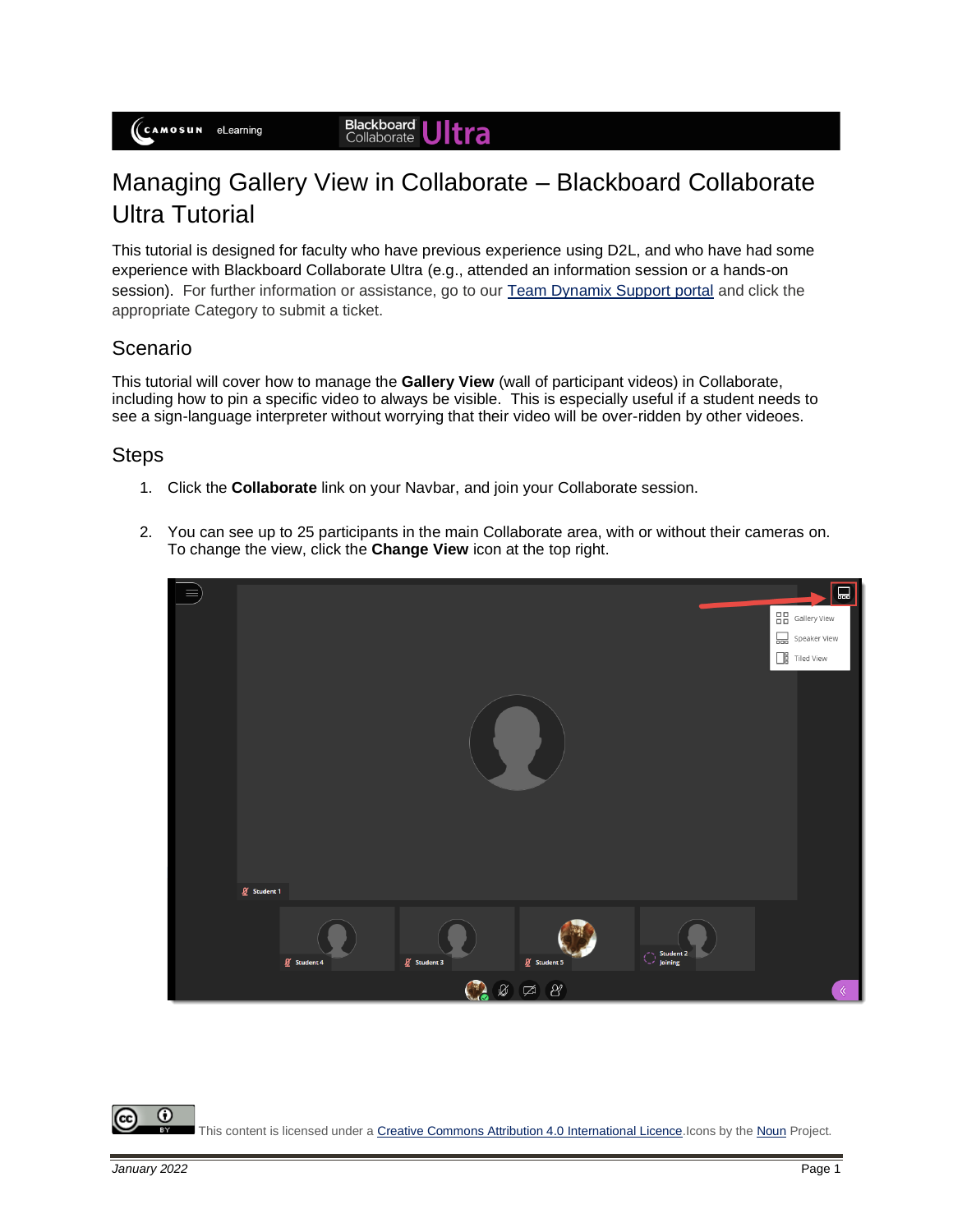3. **Gallery View** shows up to 25 videos/images at once. **Speaker View** keeps whoever the active speaker is, as the largest image on the screen. If more than one person is speaking, this image will change as people speak. **Tiled View** is like Speaker View only with the other images/videos displayed vertically on the right next to the speaker.



4. You can also pin a participant in the window to ensure that you can see them at all times (this is controlled by participants themselves (you cannot pin a specific person for them). To do this, click **Attendee Controls** (the three dots) for the video you want to pin, and select **Pin video**.



 $^\copyright$ This content is licensed under [a Creative Commons Attribution 4.0 International Licence.I](https://creativecommons.org/licenses/by/4.0/)cons by th[e Noun](https://creativecommons.org/website-icons/) Project.

(cc)